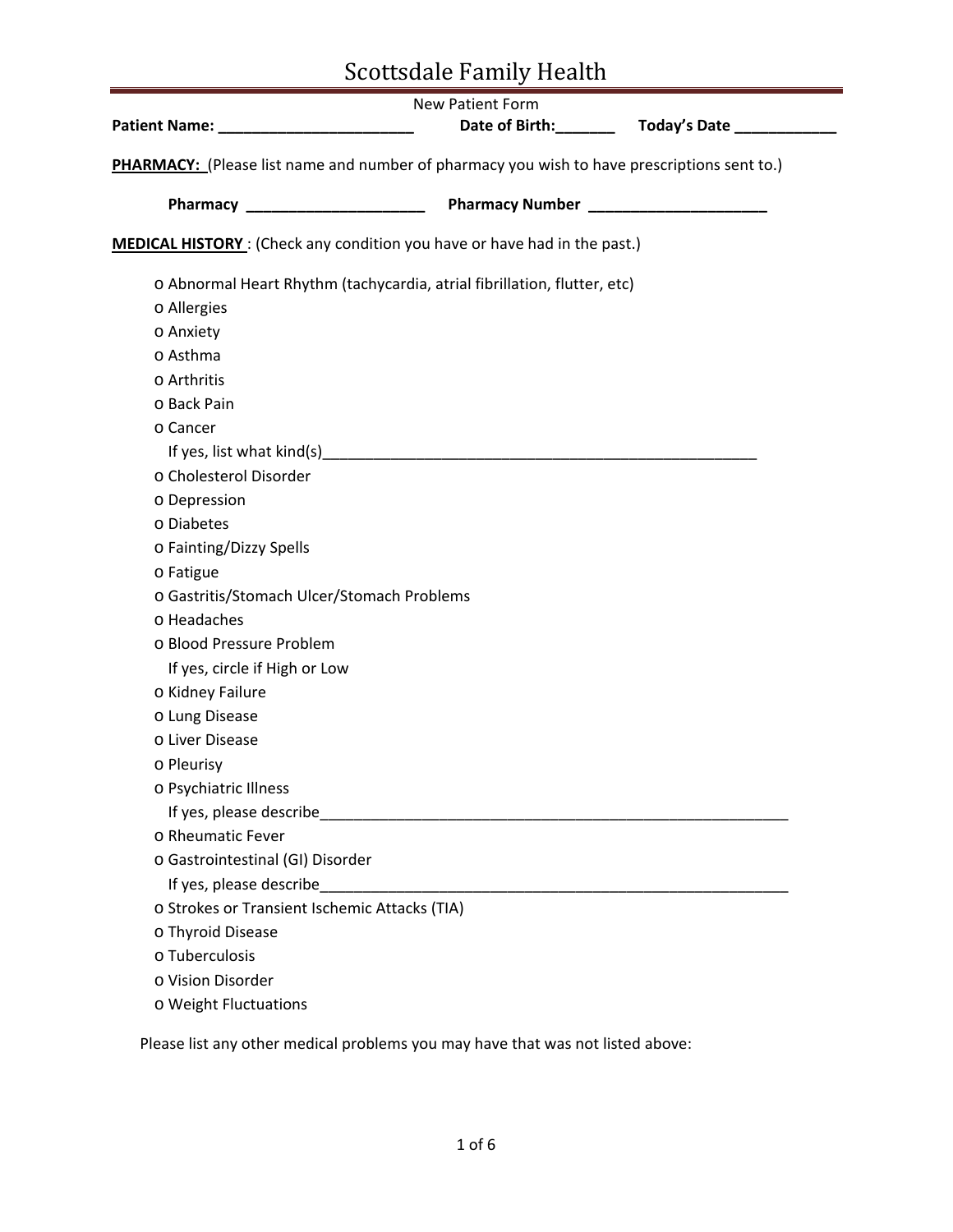### New Patient Form

Have you ever had any of the following:

- o Alcoholism
- o Drug Dependency
- o Transfusions

Have you had any of the following: Sexually Transmitted Diseases (STD) and other infection (check any that apply):

- o Gonorrhea
- o HIV/AIDS
- o Genital Warts
- o Abnormal PAP Smear
- o Chlamydia
- o Genital Herpes
- o Trichomonas

### **SURGICAL HISTORY**

List any surgeries you have had and the approximate date (e.g. hernia, appendectomy, gallbladder, wisdom tooth extractions, C‐Section, etc)

| <b>Surgery</b> | Approximate Date or Number of Years Ago |
|----------------|-----------------------------------------|
|                |                                         |
|                |                                         |
|                |                                         |
|                |                                         |
|                |                                         |
|                |                                         |
|                |                                         |
|                |                                         |

## **OTHER PROVIDERS** :

Please List Other Doctors/Providers You See.

| <b>Doctor/Provider Name</b> | <b>Specialties</b> |
|-----------------------------|--------------------|
|                             |                    |
|                             |                    |
|                             |                    |
|                             |                    |
|                             |                    |
|                             |                    |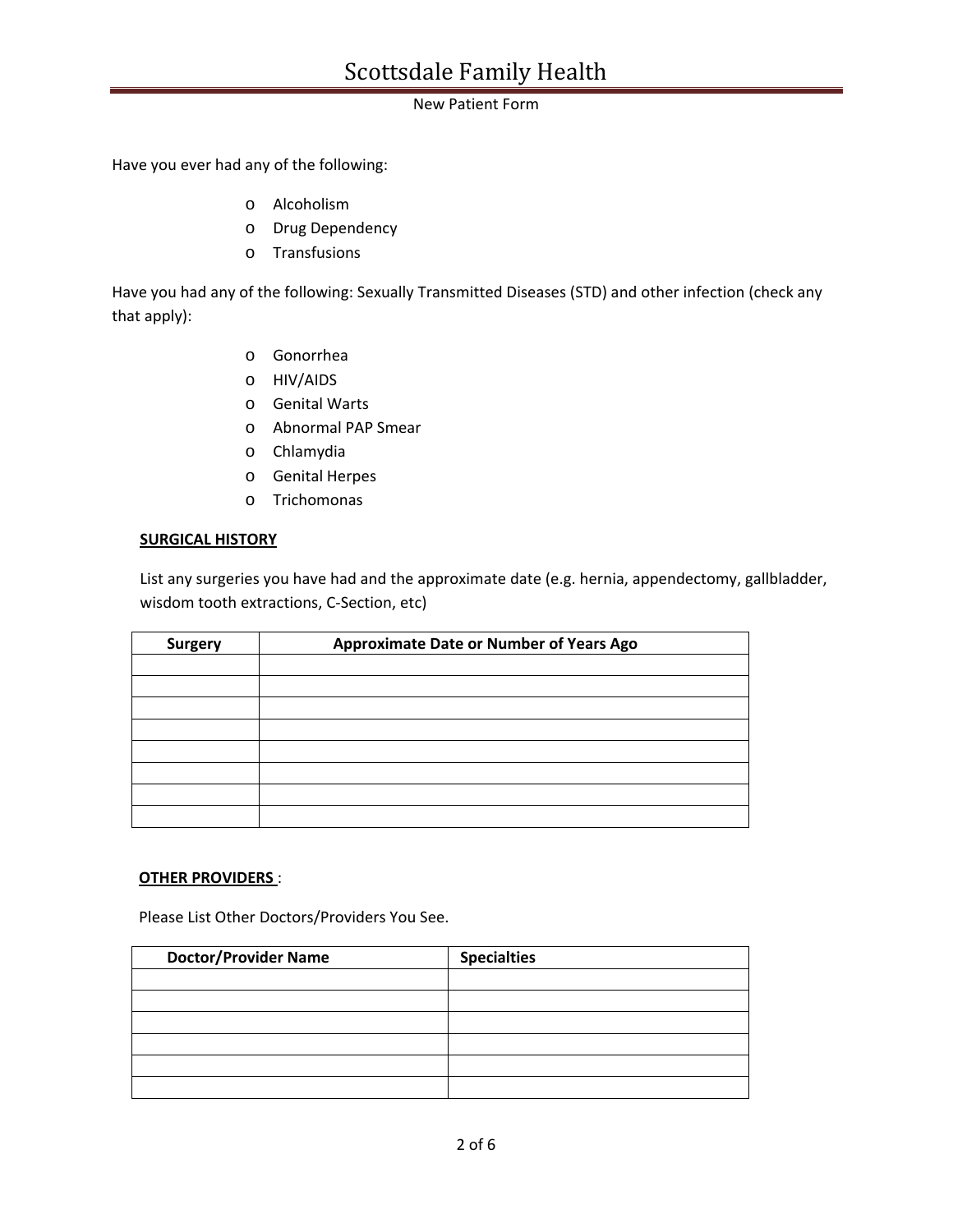### New Patient Form

### **CURRENT MEDICATIONS**

Please list the name, dosage, and how often taken. Include inhalers and nasal sprays, etc.

[OK TO ATTACH LIST]

| <b>Medication Name</b> | <b>Dosage</b> | Times per day |
|------------------------|---------------|---------------|
|                        |               |               |
|                        |               |               |
|                        |               |               |
|                        |               |               |
|                        |               |               |
|                        |               |               |
|                        |               |               |
|                        |               |               |
|                        |               |               |
|                        |               |               |
|                        |               |               |

List any medications that were recently stopped and reason why the medicine was stopped:

\_\_\_\_\_\_\_\_\_\_\_\_\_\_\_\_\_\_\_\_\_\_\_\_\_\_\_\_\_\_\_\_\_\_\_\_\_\_\_\_\_\_\_\_\_\_\_\_\_\_\_\_\_\_\_\_\_\_\_\_\_\_\_\_\_\_\_\_\_\_\_\_\_\_\_\_\_\_\_\_\_\_ \_\_\_\_\_\_\_\_\_\_\_\_\_\_\_\_\_\_\_\_\_\_\_\_\_\_\_\_\_\_\_\_\_\_\_\_\_\_\_\_\_\_\_\_\_\_\_\_\_\_\_\_\_\_\_\_\_\_\_\_\_\_\_\_\_\_\_\_\_\_\_\_\_\_\_\_\_\_\_\_\_\_

### **DIETARY SUPPLEMENTS, HERBS, VITAMINS:**

Please list name, dosage, and how often taken. [OK TO ATTACH LIST]

| <b>Name</b> | <b>Dosage</b> | Times per day |
|-------------|---------------|---------------|
|             |               |               |
|             |               |               |
|             |               |               |
|             |               |               |

#### **ALLERGIES:**

List any **medications or food** that has caused a bad reaction or allergy in the past.

| <b>Medication/Food</b><br>What happened with exposure |  |
|-------------------------------------------------------|--|
|                                                       |  |
|                                                       |  |
|                                                       |  |
|                                                       |  |
|                                                       |  |
|                                                       |  |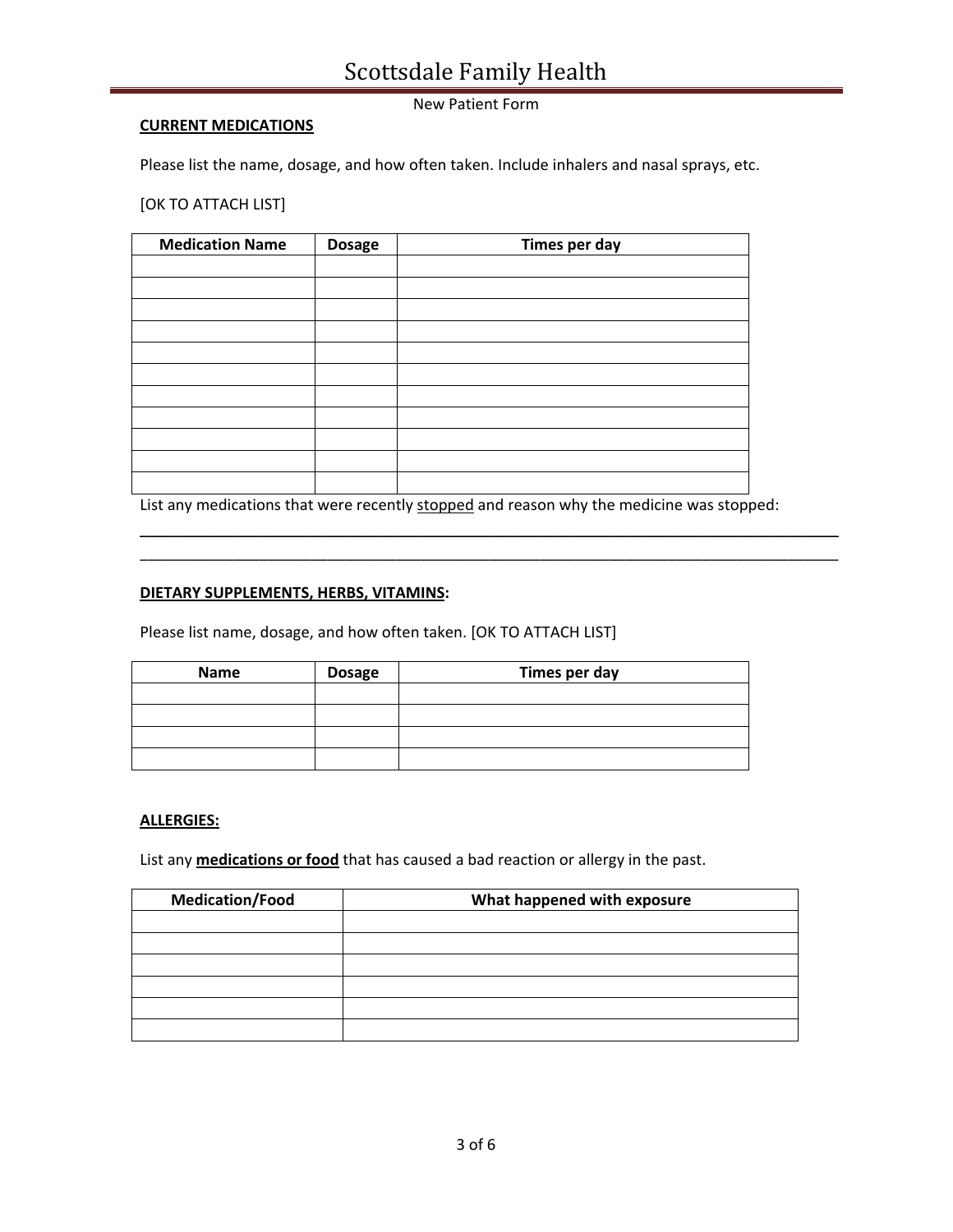## New Patient Form

## **FAMILY HISTORY**

Please list any medical conditions that run in the family (e.g. thyroid disease, diabetes, high blood pressure, alcoholism, depression, cancer, etc)

| <b>Family Member</b>  | <b>Medical Conditions</b> |  |  |
|-----------------------|---------------------------|--|--|
| <b>Mother</b>         |                           |  |  |
| <b>Father</b>         |                           |  |  |
| Sibling(s)            |                           |  |  |
|                       |                           |  |  |
| Children              |                           |  |  |
|                       |                           |  |  |
| Other family members: |                           |  |  |

## **SOCIAL HISTORY**:

| 1) | What is your current profession?                                                                |            |           |  |  |
|----|-------------------------------------------------------------------------------------------------|------------|-----------|--|--|
| 2) | Have you ever held an occupation that put you at risk for any medical problems: Yes or No       |            |           |  |  |
|    |                                                                                                 |            |           |  |  |
| 3) | Are you currently married?                                                                      | <b>YES</b> | <b>NO</b> |  |  |
| 4) | Do you have any children?                                                                       | <b>YES</b> | NO        |  |  |
|    | If yes, please state their names and ages:                                                      |            |           |  |  |
| 5) | Have you ever smoked?                                                                           |            |           |  |  |
|    | If Yes,                                                                                         |            |           |  |  |
|    | a) Do you still smoke?                                                                          | <b>YES</b> | <b>NO</b> |  |  |
|    |                                                                                                 |            |           |  |  |
|    | c) On average, how many cigarettes do you smoke per day?________________________                |            |           |  |  |
|    |                                                                                                 |            |           |  |  |
| 6) | Have you used any other tobacco products?                                                       |            |           |  |  |
|    |                                                                                                 |            |           |  |  |
|    |                                                                                                 |            |           |  |  |
| 7) | Do you exercise?                                                                                | <b>YES</b> | <b>NO</b> |  |  |
|    |                                                                                                 |            |           |  |  |
|    | If yes, how many days a week and hours per day _________________________________                |            |           |  |  |
|    |                                                                                                 |            |           |  |  |
| 8) | Do you consume alcohol?                                                                         |            |           |  |  |
|    | If yes, how many drinks? ________ per day/week/month (circle appropriate)                       |            |           |  |  |
|    | If yes, what type? _________________                                                            |            |           |  |  |
|    |                                                                                                 |            |           |  |  |
| 9) | Do you feel that you have any risk factors for Sexually Transmitted Disease (multiple partners, |            |           |  |  |
|    | unprotected intercourse, cheating partner, etc) :                                               | <b>YES</b> | NO        |  |  |
|    |                                                                                                 |            |           |  |  |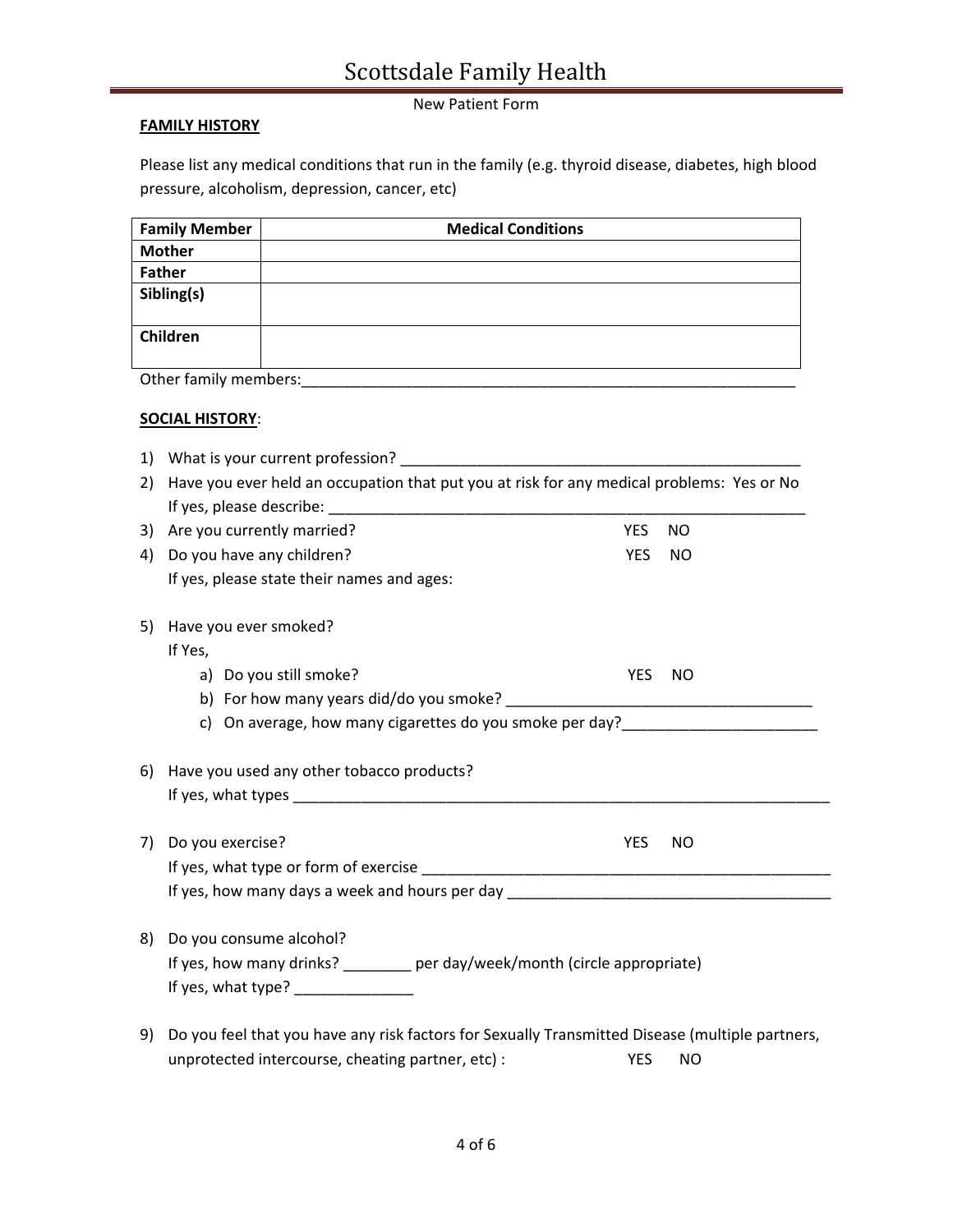| <b>New Patient Form</b>                                                                                                             |                             |     |     |
|-------------------------------------------------------------------------------------------------------------------------------------|-----------------------------|-----|-----|
| <b>Current activity level</b> (check which describes most accurately):                                                              |                             |     |     |
| _Not much (sedentary) __Minimal __Active, but No Exercise __Some Exercise                                                           |                             |     |     |
|                                                                                                                                     |                             |     |     |
| Please describe your current diet (check all that apply):                                                                           |                             |     |     |
| __ Well-balanced, controlled portions ___ Unbalanced ___ Excessive Portions                                                         |                             |     |     |
| __ Low Salt ___ Low Fat ____ Low Carbs ______ Restricted calories ( ______ cal/day)                                                 |                             |     |     |
|                                                                                                                                     |                             |     |     |
| <b>End of Life Planning</b>                                                                                                         |                             |     |     |
| Do you have a written advance directive, living will, power of attorney, or end of life planning (such as<br>resuscitation desire)? | ___Yes ____No               |     |     |
| If yes, is this in your chart?                                                                                                      | ____Yes _____No _____Unsure |     |     |
| Do you wish to discuss any end of life issues with your doctor? ______ Yes _____ No                                                 |                             |     |     |
|                                                                                                                                     |                             | Yes | No. |
| In the last 2 weeks have you felt depressed?                                                                                        |                             |     |     |
| Have you dropped any of your hobbies/interests?                                                                                     |                             |     |     |
| Do you prefer to stay at home rather than going out?                                                                                |                             |     |     |
| Are you having significant trouble with your memory?                                                                                |                             |     |     |
| Do you feel sad most of the time?                                                                                                   |                             |     |     |
|                                                                                                                                     |                             | Yes | No  |
| Do you feel you have any significant memory problems?                                                                               |                             |     |     |
| Have you forgotten what you had for dinner yesterday?                                                                               |                             |     |     |
| Do you have to keep lists so you don't forget things?                                                                               |                             |     |     |
| Do you frequently lose things at home or at work?                                                                                   |                             |     |     |
| Have you ever gotten lost while driving?                                                                                            |                             |     |     |
|                                                                                                                                     |                             |     |     |
|                                                                                                                                     |                             |     |     |
| Have you ever forgotten why you are at a store or other place?                                                                      |                             |     |     |
| Have you had trouble balancing your checkbook lately?                                                                               |                             |     |     |
| Do people often accuse you of repeating yourself?                                                                                   |                             |     |     |
| Do you feel you have any significant safety concerns?                                                                               |                             | Yes | No  |
|                                                                                                                                     |                             |     |     |
| Do you have any trouble seeing?                                                                                                     |                             |     |     |
| Do you have any trouble speaking?                                                                                                   |                             |     |     |
| Do you have any trouble hearing?                                                                                                    |                             |     |     |
| Do you have any trouble bathing?<br>Do you have any trouble dressing?                                                               |                             |     |     |